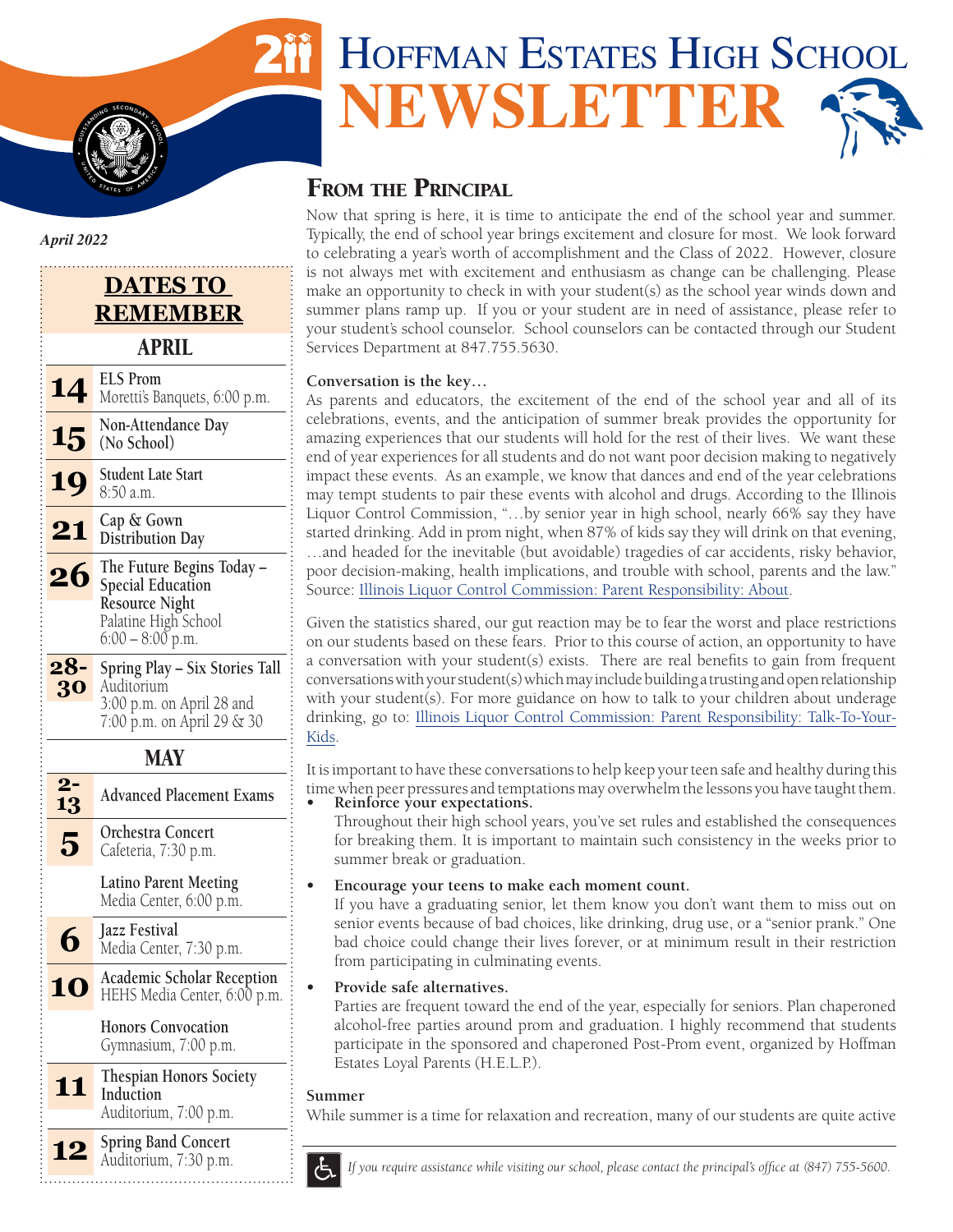



academically through summer school and athletically through summer camps. The summer is a great time to explore additional learning opportunities or visit college campuses.

Decades of research show that when teens simply let their brains go on vacation for the summer, their achievement slips. The summer can be used to catch up, to get additional tutoring, or attend summer school. The District provides many opportunities for classes and camps during the summer. For more information on our summer programming please use the following links:

Summer School – [Academic Listings](https://adc.d211.org/Page/7658) Summer School – [Activity and Athletic Listings](https://adc.d211.org/cms/lib/IL49000007/Centricity/Domain/4794/2022%20HEHS%20Athletic%20Activity.pdf)

Parents and teachers provide a powerful influence on students, especially when their message is consistent. I look forward to celebrating a safe and happy ending to the 2021-2022 school year!

Sincerely,

lichel beth

Michael Alther Principal

### **HIGHLIGHTS: ACADEMIC SCHOLARS**

Students with a regular grade point average of 3.90 and a weighted grade point average 4.70 will be honored as "Academic Scholars". Congratulations to the following students for exemplary academic achievement during their four years of high school. Their cumulative grade point averages rank them as the top students of their graduating classes after seven semesters. These scholars are:

Rayhan Akthar, Ataera Alam, Madinabonu Ashurova, Tuba Azhar, Staphanie Baranov, Dzenan Begic, Piper Bourseau, Kinjal Chaudhari, Shannen Cruz, Francine Davis, Raegan Davis, Brandon Eisen, Diantha Gonzales, Somer Hatyina, Anand Krishnan, Edernee Leger, Joshua Lim, Mia Marrese, Olivia Marrese, Sae Minobe, Arantza De Los Angeles Mora Ibarra, Sarahid Del Los Angeles Mora Ibarra, Caden Nakai, Ashley Oliver, Niko Otsuka, Armaan Patel, Meera Patel, Riya Patel, Syed Ali Quadri, Manaschandra Ramineni, Anushree Raol, Sourya Sappa, Paige Schneider, Isha Shah, Shikha Shah, Preetpaul Singh, Nikki Thakkar, Trinity Tokarz, Haley Walczak, Elyssa Wuerffel, Aysegul Yilmaz, Aiman Zainab

#### **SHARK TANK IS COMING @D211 PITCH NIGHT!**

Concluding our 7th year of the Business Incubator program, the top five business incubator teams across District 211 will present their business start-up model to a real investment panel for a chance to win seed money to launch a real business.

Students enrolled in B697 Business Incubator have worked all year to develop and market test a real business idea using the lean startup methodology. They have worked not only with their classroom teacher, but have had *unprecedented* support from community content experts and mentors. In 2019, Hoffman's very own, Sparad Cases, walked away with \$10,000 in seed money, and in 2021, Time Beverages was funded \$5,000! Time Beverages' CEO, Ololade Odutola, is currently in Year 2 of the program and operating her business.

So which Hoffman team will be the next to win real funding? Come see our dynamic teams across the district bring their ideas to fruition at our D211 Pitch Night. Please join us on **Wednesday, May 18, at 6:00 p.m.** in the Hoffman Estates High School Auditorium. All students, parents, and community members are welcome. Please contact Kerri Largo at *[klargo@d211.org](mailto:klargo%40d211.org?subject=)* if you have any questions or if you are interested in volunteering as a mentor or coach for Hoffman's Business Incubator program.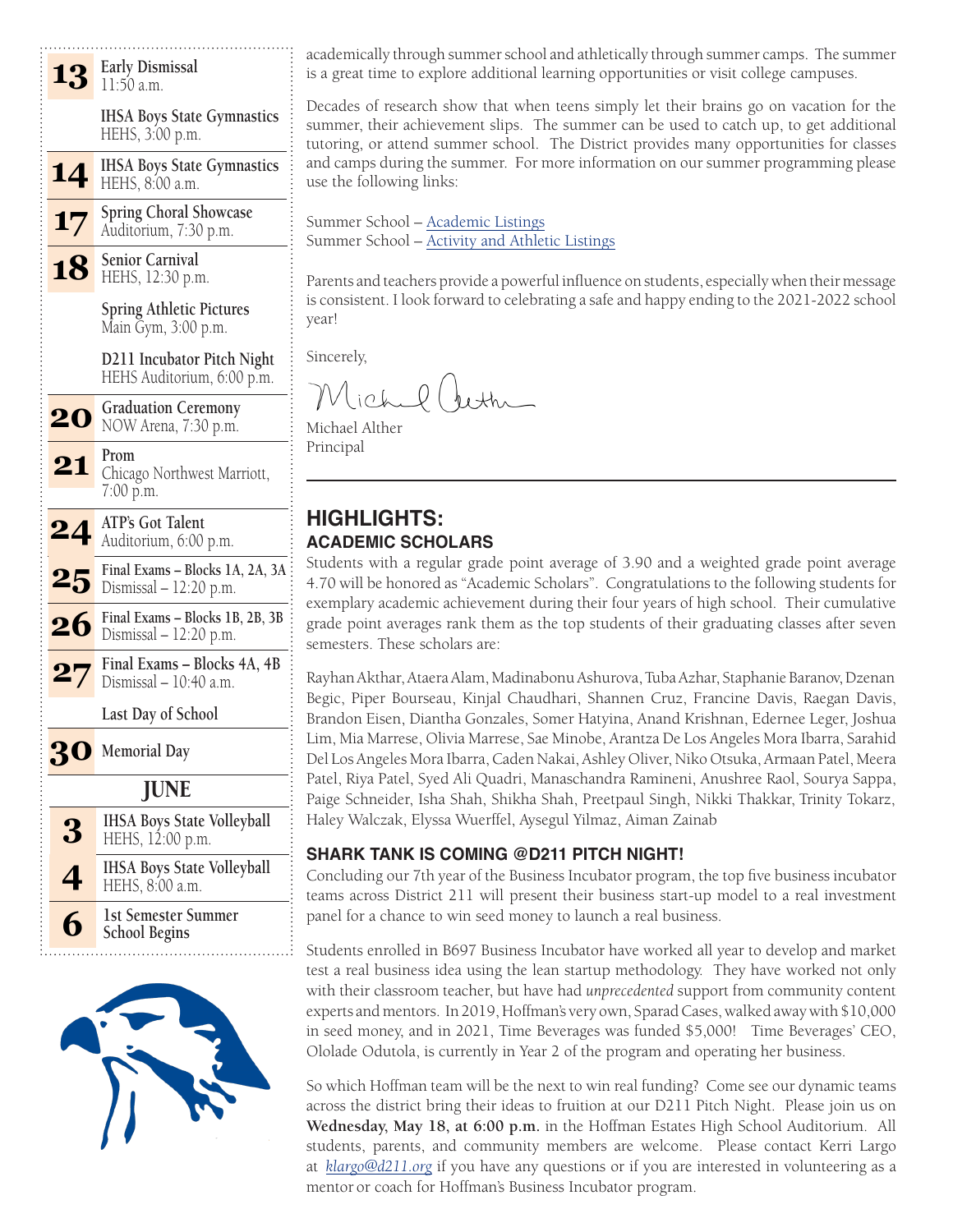# **GENERAL INFORMATION:**

#### **BUILDING SECURITY AND LUNCH DELIVERIES**

Our first priority is to keep our school campus safe and we have many safety measures in place for ensuring the safety of our students, staff, and visitors. At the start of the 2019-2020 school year, we began enforcing a safety measure that does not allow for food deliveries to students during the school day.

This includes DoorDash, Uber Eats, GrubHub or any other service that brings visitors to our building to have direct contact with our students and who we are unable to verify per our safety protocols for visitors accessing the building.

Please help us support this safety measure and inform your student that food delivery to school is not an option. Every student may receive a free breakfast or lunch prepared by our Cafeteria Staff each day. If a parent would like to bring food to their student, they would need to check-in at the Main Entrance (Door 1) and leave the food for their student to pick up.

If there are any questions regarding this safety measure, please feel free to contact Mr. Alther, Mr. Mocon, or Mr. Onayemi (847.755.5600).

#### **BRIDGING THE GAP**

Incoming freshmen students who will attend Hoffman Estates High School in the fall will have the opportunity to participate in our annual orientation program called "Bridging the Gap." Participants come to Hoffman Estates High School for one afternoon in April or May. Students take a tour, listen to current HEHS students speak about clubs, sports, and other Hoffman programs. Students will learn about the academic demands associated with being a freshman in high school from current hawks. Registration for this program occurs at the junior highs.

# **SENIOR EXEMPTIONS Senior 2nd Semester Final Exam Exemption**

With final exams back this school year, District 211 will again allow graduating seniors to exempt from their second semester final exams if they meet the following criteria:

- have at least a " $C$ " average in the course
- have less than six absences from the class
- have no truancies from the class
- have not been suspended from the class
- are not incomplete on required assignments

Seniors not qualifying for the exemption will be allowed to participate in graduation ceremonies but will not receive a diploma on that day. Senior finals will be administered concurrently with all other scheduled final exams on May 25, 26 and 27. Diplomas will be given to students required to take final exams following the processing of final grades.

#### **SUMMER SCHOOL**

As you make your plans for summer, please keep in mind the following summer school dates:

First Semester: June 6th thru June 28th Second Semester: June 29th thru July 21st *(No classes will be held on Fridays, June 20th and July 4th)*

#### **Cost:**

Tuition - \$140.00 per semester Transportation - \$35.00 per semester Non-credit Athletic/Activity Summer Camps - \$75.00 per

session Driver Education - \$400.00 for the five-week course with behind the wheel training; \$70.00 for classroom only.

*Please note that driver education runs from June 6 through July 14 (one week shorter than regular summer school; 22 total days).* 

Key dates for driver education:

- April 25, 2022 First day students can go to Student Services to get a permit application
- May 6, 2022 First day students can return to Student Services with a valid permit and request a seat for the course.

After the seat request is processed, parents must pay for the course prior to the section being assigned. As seats are limited in each time slot, students will be able to rank the order of their preferred time slot and location when turning in their valid permit. Because of irregular schedules, students may not be able to benefit from bus service.

#### **How to Register:**

Registration for all current HEHS freshmen, sophomores, and juniors began on Monday, April 4, 2022. Students should see their counselor during a free block or lunch as soon as possible to ensure enrollment. Students are encouraged to register early to get the courses and time slots they want. If a student pre-registered for summer school with his or her counselor, parents may register and make payment online via the Infinite Campus Parent Portal. Students registering in person should be sure to bring payment and emergency information with them when meeting with their counselor.

Summer school registration for incoming freshmen (class of 2026) will begin on Monday, April 18, 2022.

Registration for first semester summer school will close at 3:00 p.m. on Friday, June 3rd. Please note that the building will be closed on Monday, May 30, 2022. Registration for second semester summer school will close at 3:00 p.m. on Tuesday, June 28th.